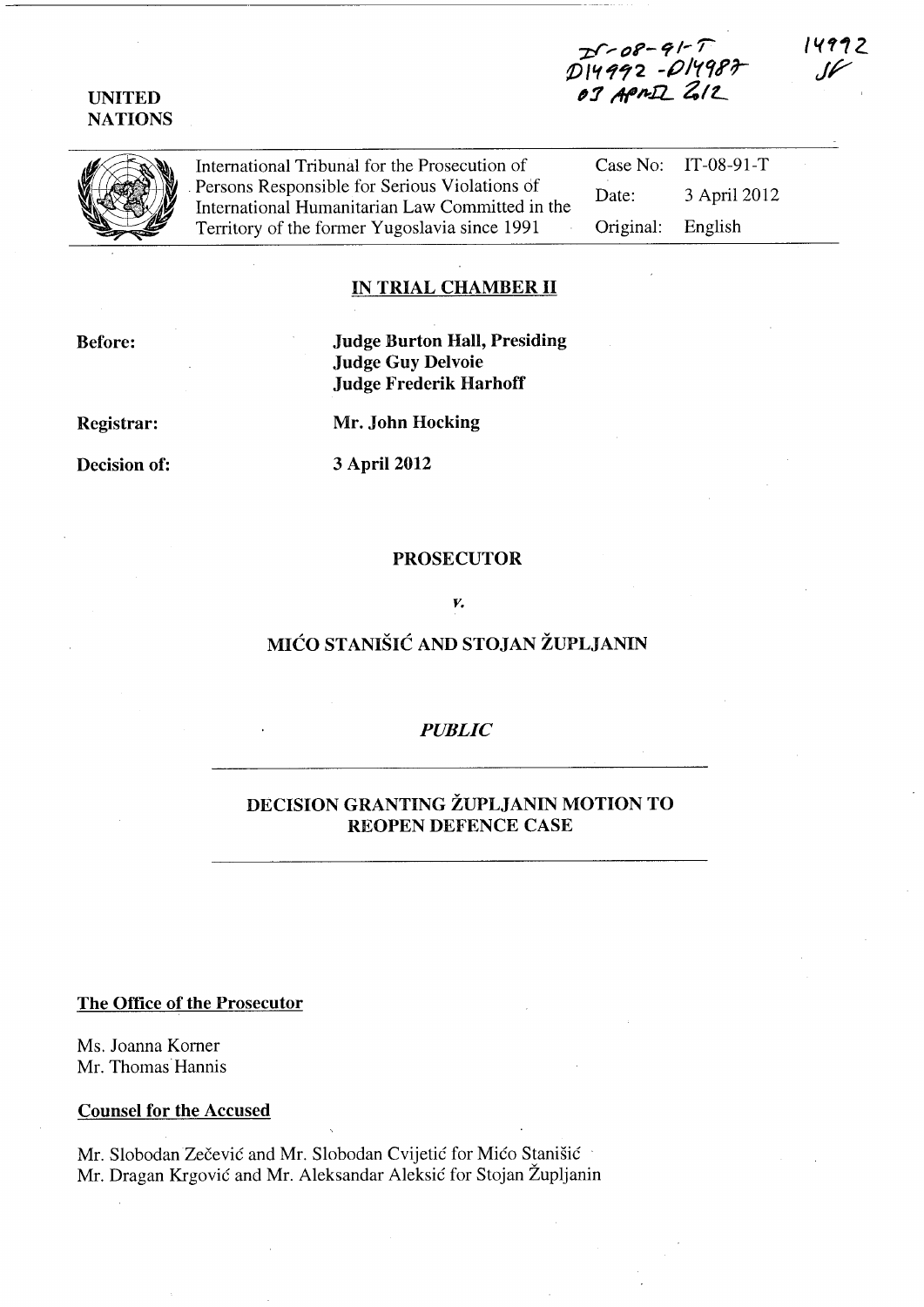#### **I. INTRODUCTION**

1. Trial Chamber 11 ("Trial Chamber") of the International Tribunal for the Prosecution of Persons Responsible for Serious Violations of International Humanitarian Law Committed in the Territory of the former Yugoslavia since 1991 ("Tribunal") is seised of a "Zupljanin [sic] motion to reopen Defence case", filed on 27 March 2012 ("Motion"), in which the Defence for Stojan Župljanin ("Defence") seeks to reopen its case in order to have admitted into evidence one witness statement pursuant to Rule 92 *quater* of the Rules of Procedure and Evidence of the Tribunal.

## **11. SUBMISSIONS**

2. The Defence submits that, following the closure of its case on 8 December 2011, the Prosecution disclosed to it on 20 February 2012, pursuant to Rule 68, an interview conducted by the Prosecution with Srdjo Srdić, former President of the Red Cross in Prijedor ("Interview").<sup>1</sup> The Defence argues that the Interview qualifies as fresh evidence justifying the reopening of its case and that the Interview is of high probative value because it was conducted by the Prosecution.<sup>2</sup> The Defence adds that the admission of the Interview into evidence will not prejudice the Prosecution nor will it cause any substantial delay to the proceedings.<sup>3</sup> According to the Defence, the Interview shows the central role of the Prijedor Crisis Staff during the Indictment period, that the Crisis Staff acted independently of any overarching authority,<sup>4</sup> and that individuals left Prijedor without any coercion rather than pursuant to the policy of the Serbian leadership.<sup>5</sup> The Defence seeks the admission into evidence of the Interview pursuant to Rule 92 *quater* since the witness is deceased,<sup>6</sup> submitting that the Interview is reliable for the purposes of that Rule because it is a full transcript of a recorded interview with the Prosecution.<sup>7</sup>

3. The Prosecution does not oppose the request to reopen the Defence's case for the limited purpose of admitting the Interview into evidence pursuant to Rule 92 *quater*.<sup>8</sup> The Prosecution states that the Interview is relevant, probative to, and consistent with other already-admitted evidence related to the widespread destruction of non-Serb property in Prijedor and elsewhere, the use of the three primary detention facilities in Prijedor as a means to "ethnically cleanse" the municipality, and the authority of the police over those detention facilities.<sup>9</sup> However, the

 $\mathbf{1}$ 

 $<sup>1</sup>$  Motion, paras 1, 15. The Interview is attached as Annex A to the Motion.</sup>

<sup>&</sup>lt;sup>2</sup> Motion, paras 8, 17.

 $3$  Motion, paras 8, 17.

 $4$  Motion, paras 9, 12-14, 16.

 $<sup>5</sup>$  Motion, paras 12, 15.</sup>

<sup>&</sup>lt;sup>6</sup> Motion, paras 7, 10; Annex B to the Motion "Death certificate of Srdjo Srdic".

 $<sup>7</sup>$  Motion, para. 11.</sup>

<sup>&</sup>lt;sup>8</sup> Prosecution's response to Župljanin Motion to reopen Defence case, 29 March 2012 ("Response"), paras 2, 10.

<sup>&</sup>lt;sup>9</sup> Response para. 4.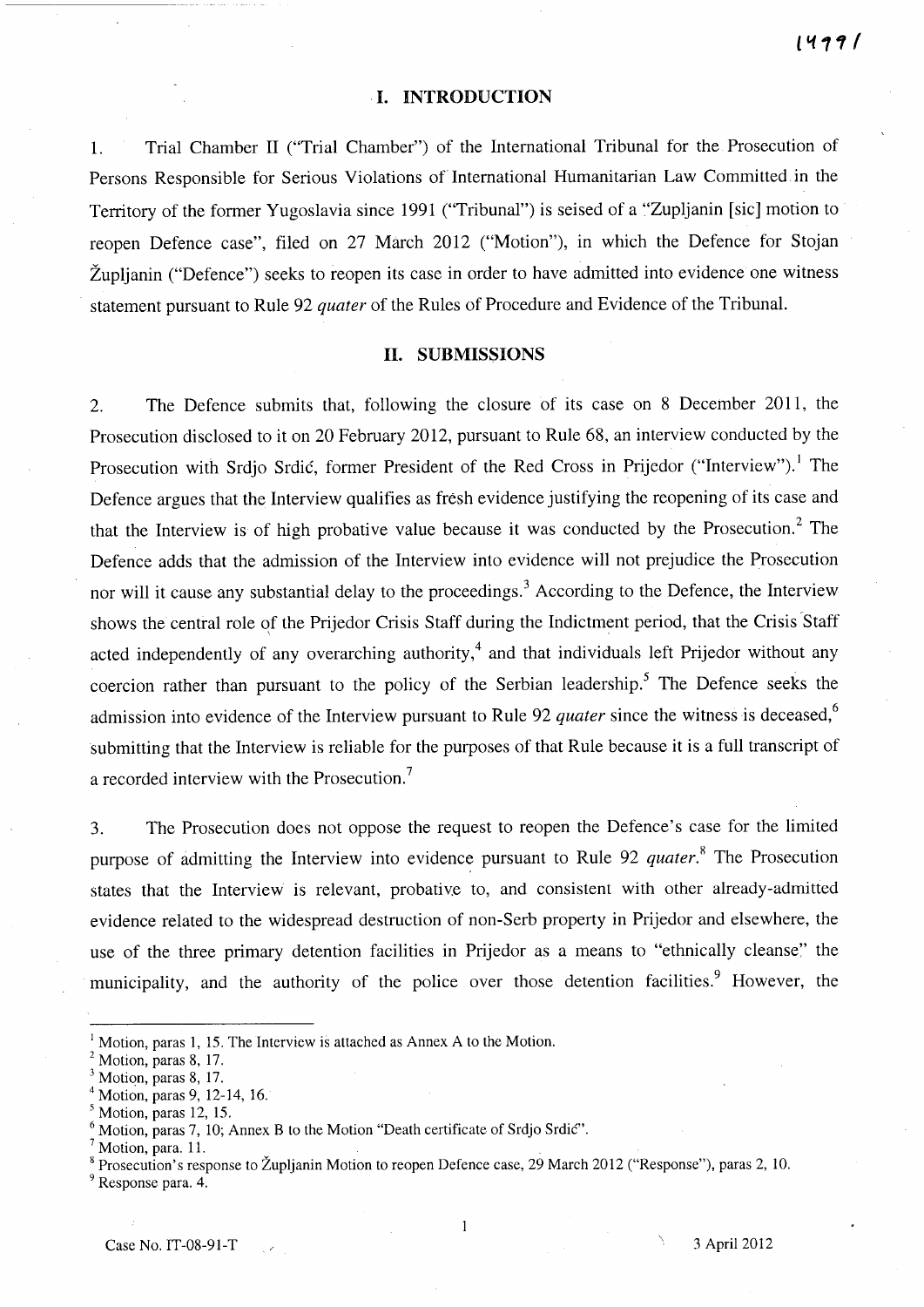Prosecution submits that the Interview is not pertinent to the issues raised by Zupljanin in the Motion. <sup>10</sup> It submits, for example, that Srdic stated that he was never present at the meetings of the Prijedor Crisis Staff, that he was unaware of how it functioned, and that he never had read any of its decisions.<sup>11</sup> The Prosecution adds that Srdic's statement—that it was not the policy of the Bosnian Serb leadership to remove the non-Serb population from Prijedor--- is self-serving because, he was a member of the Republika Srpska Assembly at the time.<sup>12</sup>

4. Mico Stanisic informed the Trial Chamber that he did not intend to file a response to the Motion.<sup>13</sup>

# **In. APPLICABLE LAW**

5. The Defence may seek to introduce fresh evidence by reopening its case. The Appeals Chamber has held that the "primary consideration in determining an application for reopening a case to allow for the admission of fresh evidence is the question of whether, with reasonable diligence, the evidence could have been identified and presented in the case-in-chief of the party making the application".<sup>14</sup> Additionally, the burden of demonstrating that reasonable diligence could not have led to the discovery of the evidence at an earlier stage "rests squarely" on the moving party.<sup>15</sup>

6. Even where a failure to discover evidence cannot be attributed to the moving party's lack of reasonable diligence and the subsequently-discovered evidence therefore qualifies as fresh and admissible, a Chamber must exercise its discretion and determine whether the evidence should be admitted.<sup>16</sup> The Appeals Chamber has noted that this discretion should be exercised "by reference" to the probative value of the evidence and the fairness to the accused of admitting it late in the proceedings" and that these factors fall under the general discretion reflected in Rule 89(D).<sup>17</sup>

<sup>16</sup> Čelebići Appeal Judgement, para. 283.

<sup>&</sup>lt;sup>10</sup> Response, paras 4-7.

<sup>&</sup>lt;sup>11</sup> Response, para. 5.

<sup>12</sup> Response, para. 9.

 $13$  Email from Lead Counsel to the Trial Chamber, 2 April 2012.

<sup>14</sup>*Prosecutor v. Delalic et aI.,* Case No. IT-96-21-A, Judgement, 20 February 2001 *("Celehi6* Appeal Judgement"), para. 283. *See also Prosecutor v. Ante Gotovina et al.,* IT-06-90-AR73.6, Decision on Ivan Cermak and Mladen Markac interlocutory appeals against Trial Chamber's decision to reopen the Prosecution case, 1 July 2010, para. 23

<sup>15</sup>*Prosecutor v. Delalic et aI.,* Case No. IT-96-21-T, Decision on the Prosecution's alternative request to reopen the Prosecution's case, 19 August 1998 *("Čelebići Decision")*, para. 26; *see also Prosecutor v. Blagojević and Jokić*, Case No. IT-02-60-T, Decision on Prosecution's motion to admit evidence in rebuttal and incorporated motion to admit evidence under Rule 92 *bis* in its case on rebuttal and to re-open its case for a limited purpose, 13 September 2004 *("Blagojevic* Decision"), para. 9.

<sup>&</sup>lt;sup>17</sup> Ibid. With respect to this weighing exercise, the Tribunal's jurisprudence establishes that "it is only in exceptional circumstances where the justice of the case so demands" that a Chamber should exercise its discretion to reopen a case. *CelebiCi* Decision, para. 27 (quoted with approval in *CelehiCi* Appeal Judgement, para. 288). In such a determination, the following factors are relevant: (1) the advanced stage of the trial; (2) the delay likely to be caused by a reopening of the case and the suitability of an adjournment in the overall context of the trial; (3) the effect of bringing evidence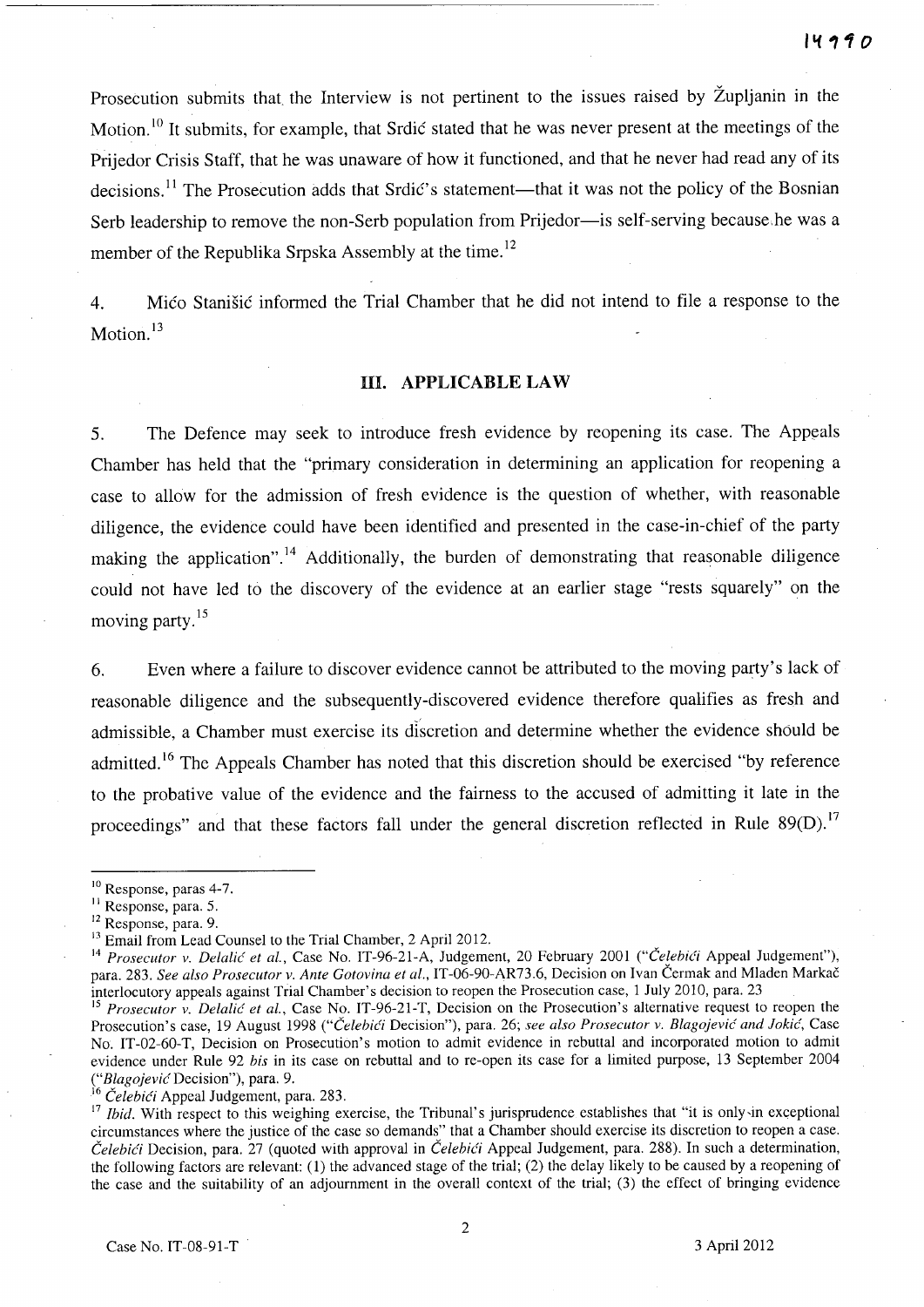Pursuant to Rule 89(D), a Chamber may exclude relevant evidence where its probative value is substantially outweighed by the need to ensure a fair trial.

7. The law on Rule 92 *quater* was set out in the Trial Chamber's decision of 14 April 2010 and need not be repeated here in detail. I8 **In** order to admit evidence pursuant to Rule 92 *quater,* the Trial Chamber must be satisfied that the person who gave the evidence is unavailable and that the proposed evidence is reliable.<sup>19</sup> Relevant to the Trial Chamber's assessment of reliability are the circumstances in which the proposed evidence was made and recorded, whether the proposed evidence has been subjected to cross-examination, whether the proposed evidence relates to events about which other evidence exists, and other factors such as the absence of manifest or obvious inconsistencies in the proposed evidence.<sup>20</sup> Rule 92 *quater* is also to be read in conjunction with Rule 89(C), which authorises the Trial Chamber to admit any relevant evidence which it deems to have probative value. $^{21}$ 

#### **IV. DISCUSSION**

8. Since the Interview was disclosed to the Defence only on 20 February 2012, the Trial Chamber is satisfied that the Defence could not have identified and presented the Interview during its case-in-chief. This is not disputed by the Prosecution. The Trial Chamber is therefore satisfied that the Interview constitutes fresh evidence.

9. Although this trial is at an advanced stage, a partial reopening of the Defence's case for the limited purpose of admitting the Interview into evidence will not result in undue delay to the proceedings for either Zupljanin or his co-accused Stanisic. Nor will the admission of the Interview

against one accused on the fairness of the trial of another accused in a multi-defendant case; and (4) the probative value of the evidence to be presented. *See, e.g., BlagojeviG(* Decision, paras 10-11; *see also Prosecutor v. Slobodan Milosevic,*  Case No. IT-02-54-T, Decision on application for a limited re-opening of the Bosnia and Kosovo components of the Prosecution case with confidential annex, 13 December 2005, para. 13 *("Milošević Decision")*; *Čelebići* Appeal Judgement, paras 280 (referencing *Čelebići* Decision, para. 27), 290. With regard to the first factor, following the *Celebi6* Trial Chamber's lead, subsequent decisions on motions to reopen have paraphrased or clarified "the advanced stage of the trial" as meaning "the later in the trial that the application is made the less likely the Trial Chamber is to accede to the request". *See MilosevicDecision,* para. 13.

<sup>&</sup>lt;sup>18</sup> Confidential Decision granting in part the Prosecution's motion for admission of evidence pursuant to Rule 92 *quater*, 14 April 2010 ("14 April 2010 Decision"; reclassified as confidential pursuant to Chamber Decision of 25 February 2011, RP D11245-D11241). *See also* Confidential Decision granting Defence motions for admission of evidence of witnesses MS012, ST233 and SZ024 pursuant to Rule 92 *quater,* 17 June 2011.

<sup>&</sup>lt;sup>19</sup> Prosecutor v. Popović et al., Case No. IT-05-88-T, Decision on Prosecution motion for admission of evidence pursuant to Rule 92 *quater",* 21 April 2008 *("Popovic* Decision"), para. 29. This view was confirmed by the Appeals Chamber in *Prosecutor v. Popović et al.*, Case No. IT-05-88-AR73.4, Decision on Beara's and Nikolić's interlocutory appeals against Trial Chamber'.s decision of 21 April 2008 admitting *92quater* evidence", 18 August 2008, para. 31. *See*  also Prosecutor v. Milutinović et al. Case No. IT-05-87-T, Decision on Prosecution motion for admission of evidence pursuant to Rule 92 *quater*", 16 February 2007 *("Milutinović* Decision"), para. 4.

o *Milutinovic* Decision, para. 7. *See also Prosecutor v. Gotovina et al.,* Case No. IT-06-90-T, Decision on the admission of statements of seven witnesses pursuant to Rule 92 *quater",* 16 June 2008, para. 6; *Popovic* Decision, para. 31.

 $21$  14 April 2010 Decision, para. 22.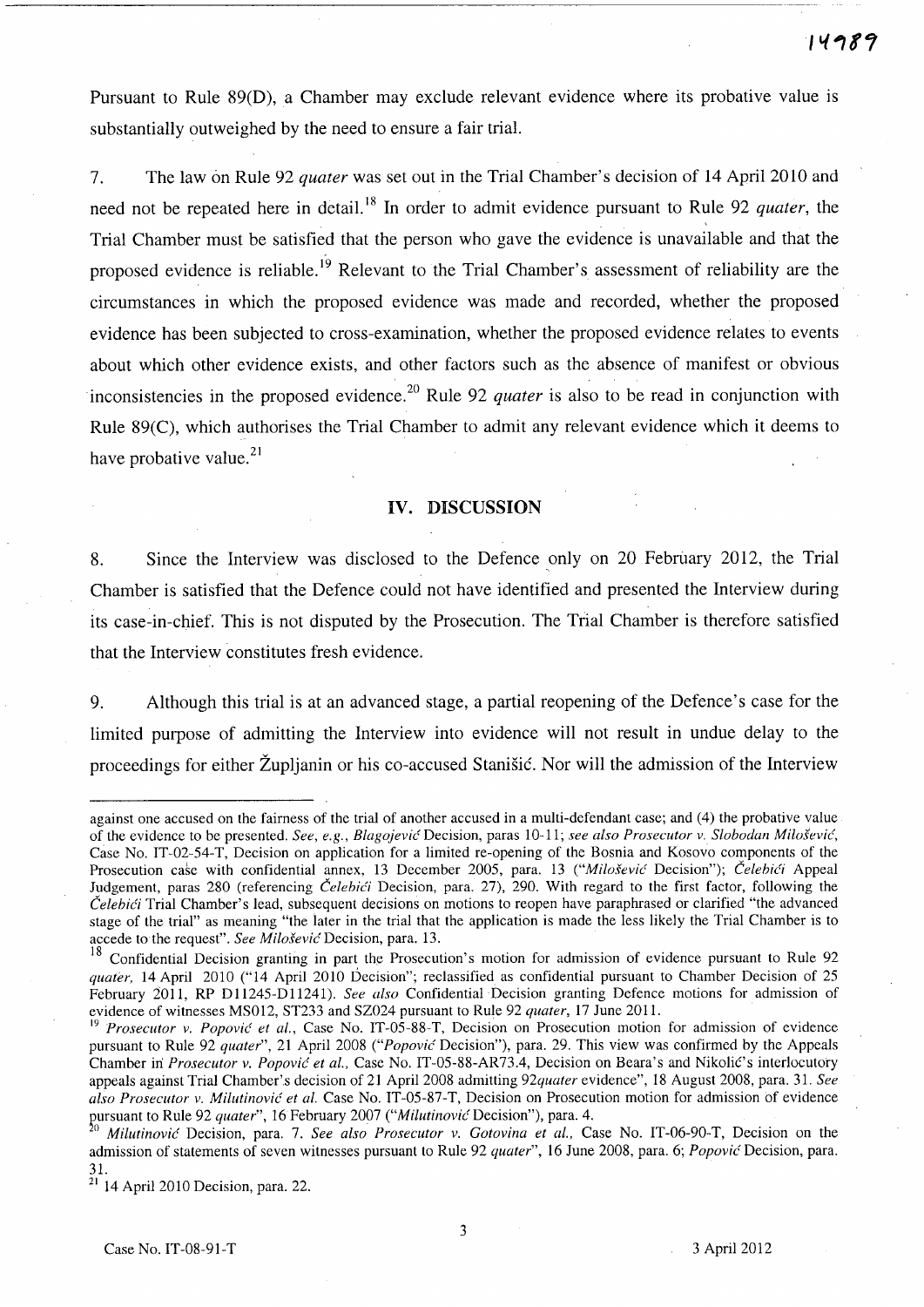adversely impact upon the fairness of the trial in respect of Stanisic. The Trial Chamber finds that the Interview is relevant to the proceedings and that it possesses sufficient probative value for admission into evidence because it is a transcript of a recorded interview conducted by the Prosecution with Srdio Srdić.<sup>22</sup>

10. The Trial Chamber is satisfied, on the basis of the death certificate attached as Annex B to the Motion, that Srdjo Srdic is deceased.

11. Even though the Prosecution does not oppose the admission of the Interview into evidence, the Defence and the Prosecution disagree regarding to which issues in the trial the Interview is relevant. This is a matter that need not be decided in the present Decision, but rather one that will be considered by the Trial Chamber when it analyses the Interview in light of the totality of the evidence in this case. Although the Prosecution has pointed to what it views to be a contradiction in the Interview, it does not argue there are manifest or obvious inconsistencies therein and does not oppose its admission into evidence.23

12. Considering that the requirements of Rule 92 *quater* have been fulfilled and bearing in mind that the Prosecution does not object to the admission of the Interview into evidence, the Trial Chamber will admit the Interview into evidence.

## **v. DISPOSITION**

13. For the foregoing reasons and pursuant to Rules 85, 89(C), and 92 *quater,* the Trial Chamber hereby:

**GRANTS** the Motion;

**ALLOWS** the Defence to partially reopen its case for the limited purpose of admitting the Interview into evidence;

**ADMITS** the Interview, attached as Annex A to the Motion, into evidence; and

<sup>22</sup>*See* Annex A to the Motion.

<sup>&</sup>lt;sup>23</sup> Motion, para. 9.